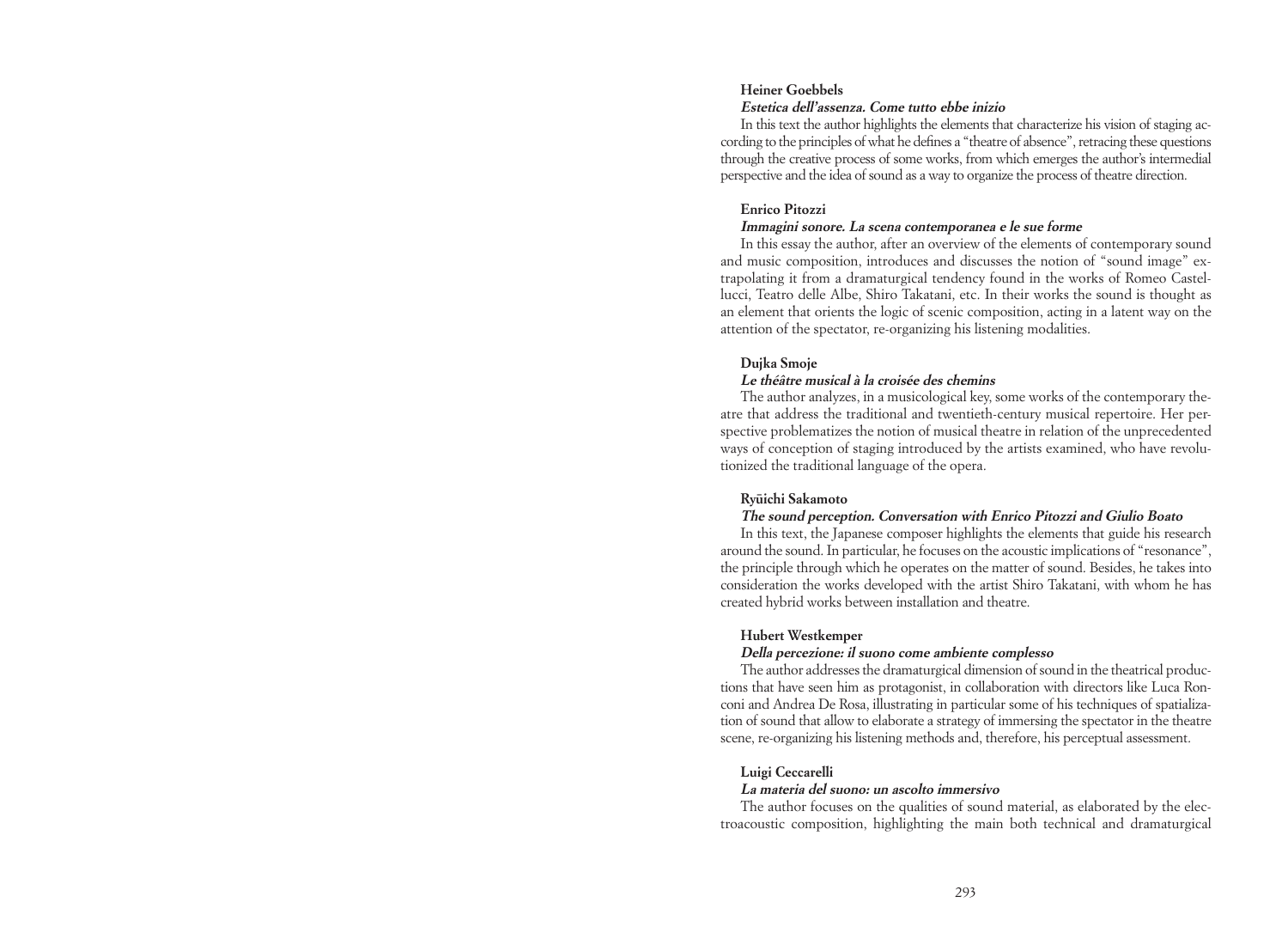features, and focusing in particular on the spatial dimension of sound, an aspect through which he develops a trajectory of investigation around his different theatrical collaborations.

### **Scott Gibbons**

### **The elementary matter of things: the organic aspects of sound**

The author presents the characteristics of his compositional thinking, in which sound is considered an organic experience, at the limit of audible, able to penetrate the body of the spectator to address his sensations. Through this perspective, he analyzes and discusses the creative process adopted in the composition of works created for Romeo Castellucci and the Socìetas Raffaello Sanzio.

### **Hans Peter Kuhn**

#### **A sonic dimension of theatre**

The author discusses the radical change in the role of music and sound composition within theatre production, reviewing his forty-years of work with artists as Robert Wilson. Moreover, he examines the modalities and qualities of musical listening, highlighting the relationships that performance establishes with the world of installations, starting from a common attention to the notion of space and environment.

### **Roberto Paci Dalò | Giardini Pensili L'invisibile ben temperato**

The author crosses his musical production for theatre, focusing some key-elements of his creative process, such as the relationship between sound and image or the importance of vocality. This reflection is framed by the notion of environment, understood as a way to make the theatre – an apparently ordinary place – an *extra-ordinary*  space, where the perception of the spectator is at the centre of the performance.

## **Daniela Cattivelli**

### **Gesti sonori**

Starting from a detailed analysis of some of the most important collaborations activated in the performance context, Daniela Cattivelli elaborates a reflection on the interactions between sound and the body of the performer, focusing in particular on the spatial dimension, through which the sound creates a real "context" within which the performative gestures become possible or, conversely, the sound itself becomes a gesture, an event.

# **Robin Rimbaud (aka Scanner) The experience of listening**

Mainly looking at the choreographic area, the text is a real lexicon through which enter in the sound world of the composer: starting from a reflection on the practice of composing from an archive of organic and concrete or artificial sound materials, the author discusses the impact of that process in delineating his sound composition work for the stage.

### **Francesco Giomi**

### **Dello stupore: una logica acustica**

Francesco Giomi discusses the role of sound starting from the notion of "radure sonore", through which generate real acoustic landscapes. Abandoning the idea of music that accompanies the development of actions, the author develops a strategy for which the sound becomes a real stage figure. Starting from this, the sound designer can shape the noise to place it in space in search of new musical forms.

## **Nancy Tobin**

### **La conception sonore pour la scène**

Nancy Tobin delineates an exhaustive overview of the collaborative processes put in place alongside the choreographer Danièle Desnoyers, for whom she has composed numerous works, taking this analysis also as a pretext to enunciate in a theoretical form the operating principles through which the composer works on the musical and sound material, in order to make the stage a real "ecosystem of life".

## **Jean-Paul Quéinnec**

### **Effets de constellation de la dramaturgie sonore au théâtre**

The essay presents the results of a Canadian project based on research-creation method, on the one hand, elaborating a theoretical framework in which the sound is the protagonist of the performance, and on the other hand, developing an intermedial reflection which, although referring to the field of sound art, claims its belonging to the concept of "aurality", putting the body and its perception at the centre of the analysis.

## **Stefano Tomassini**

### **«Un passo dentro allo spartito»: ipotesi su Händel e Bigonzetti**

Highlighting the process of creation of the *Händel Project* created in 2017 by the choreographer Mauro Bigonzetti, the author elaborates an investigation on the possible relationships between dance and music, specifically discussing the scenes in which the work unfolds, closely following the development of the choreography in relation to the different *sonatas* used.

## **Marco De Marinis**

### **Terzo Teatro: ieri, oggi, domani. Presentazione**

The paper is the presentation of the conference *Terzo Teatro: ieri, oggi, domani*, held in March 2017 at La Soffitta, research centre of the Department of the Arts of the University of Bologna, integrated with a letter written by Eugenio Barba on that occasion, and with a reflection on the impact generated by that initiative, in particular concerning the relationship – sometimes controversial – with the artists of the last generation.

## **Piergiorgio Giacchè**

# **C'era una volta il Terzo Teatro...**

The essay connects some characteristics of the group theatre and the related socio-anthropological tendencies of the 1970s – from the definition of a condition of